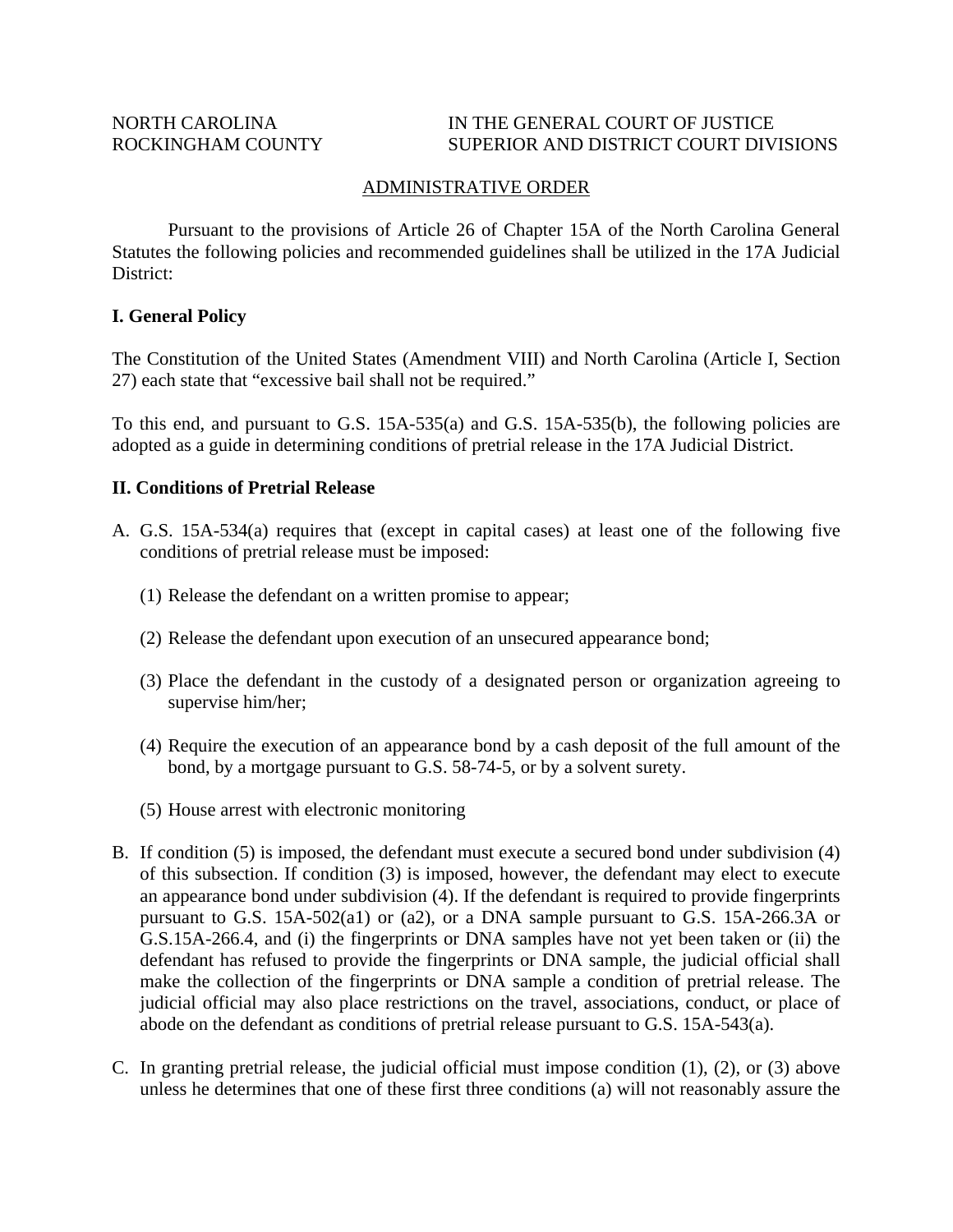appearance of the defendant as required; (b) will pose a danger of injury to any person; or (c) is likely to result in destruction of evidence, subornation of perjury, or intimidation of witnesses. If and only if a judicial official determines that any one of more of the factors set out in (a), (b), or (c) apply, the judicial official must then impose condition (4) or (5) in subsection  $(A)$  above instead of condition  $(1)$ ,  $(2)$ , or  $(3)$ , and must record the reasons for doing so in writing.

# **III. Forms of Pretrial Release**

A. Written Promise to Appear

A written promise to appear is the recommended form of pretrial release for defendants of sound mind, with strong ties to the State of North Carolina, and who are charged with a misdemeanor if the statutory criteria are predominantly favorable to the defendant, neutral or unknown.

 A written promise to appear should not be used if there is any significant question as to whether it will reasonably assure the defendant's appearance as required.

B. Unsecured Bond

 An unsecured bond is a recommended form of pretrial release for defendants of sound mind if such release will reasonably assure the appearance as required even if not all statutory criteria are favorable, neutral or unknown.

 Judicial officials are encouraged to emphasize to defendants released on an unsecured bond that a judgment can be entered against them in the amount of the unsecured bond upon any failure to appear as required.

C. Supervised Custodial Release

 Placement in the custody of a sober and responsible person or organization is a recommended form of release if the accused is a minor, in the legal custody of another person, is not mentally sound, is under the influence of an impairing substance, is ill, or is otherwise in need of care and supervision if the designated custodian agrees in writing to all terms and conditions of the custodial release.

 A judge may place a defendant with Pretrial Services as a form of Supervised Custodial Release. Monitoring by Pretrial Services may be imposed in addition to other conditions of release or may be the only condition of release. Defendants may be placed with Pretrial Services only after Pretrial Services has interviewed the defendant and approved a contract to monitor the defendant. Magistrates are not authorized to impose Pretrial Services monitoring as a condition of release.

 A defendant subject to supervised custodial release may later elect to execute a secured appearance bond before an appropriate judicial official pursuant to G.S. 15A-534(a).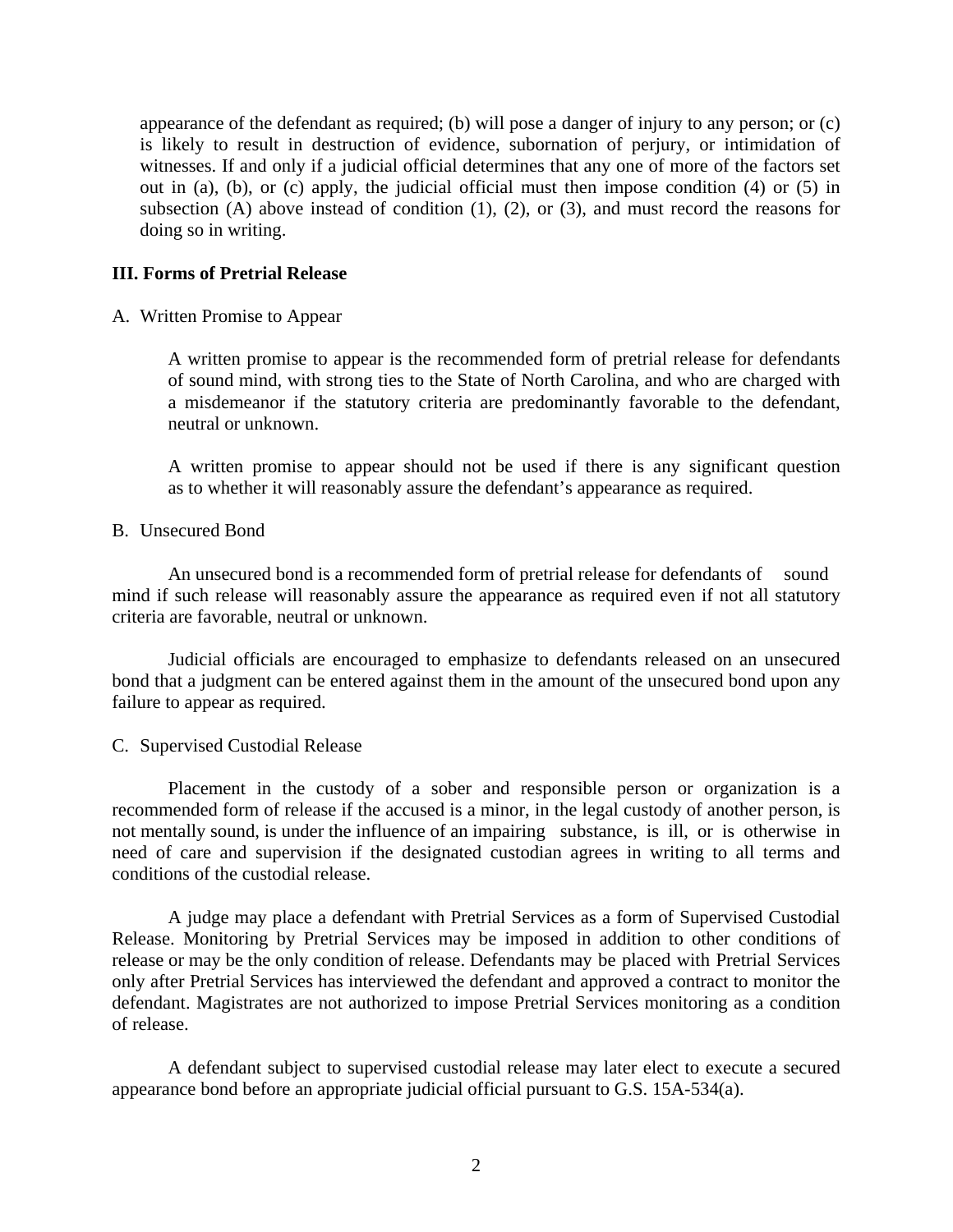# D. Secured Bond

1. A defendant charged only with an offense which cannot result in incarceration should not be placed under a secured bond unless they have failed to appear or absconded supervision.

This means release on an appearance bond secured by cash deposit of the full amount of the bond, mortgage, or at least one solvent surety.

 This form of release must not be selected by the magistrate unless he first determines that the release under A, B, or C above:

(1) Will not reasonably assure the appearance of the defendant as required;

(2) Will pose a danger of injury to any person. See G.S. 15A-534(b), (d2) below; or

(3) Is likely to result in the destruction of evidence;

(4) Subornation of perjury; or

(5) Intimidation of potential witnesses.

- 2. Bonds may not be split or stacked. When there is more than one surety, whether it is a professional surety, a representative of an insurance company, or a private individual, each shall post and be jointly and severally liable for the entire amount of the authorized bond.
- 3. When the amount of a secured bond is \$20,000.00 or greater, the person or persons seeking to post such surety bond for a defendant's appearance in court shall employ an attorney to prepare a **First Deed of Trust with a Power of Sale provision** describing the realty that is to serve as security by a sufficient legal description, together with a Promissory Note in the full amount of the bond. The Deed of Trust shall be the first lien on the real estate and there may be no other liens or judgments against the property recorded or docketed prior to the date of recording the Deed of Trust. The Deed of Trust and Note shall name the Clerk of Superior Court of Rockingham County as the Trustee for the State of North Carolina and the beneficiary shall be the State of North Carolina. The Deed of trust shall be recorded in the county where the property is located, and the surety or person posting the bond shall be responsible for paying all recording fees and cancellation costs when the Final Order discharging the surety is entered, if any are due. The attorney preparing the Note and Deed of Trust shall submit an Opinion of the Title showing all liens and encumbrances and verifying the Deed of Trust is a First Deed of Trust. A certificate from the Tax Supervisor Office in the county where the real property is located shall also be submitted showing the most recent value as indicated on the Tax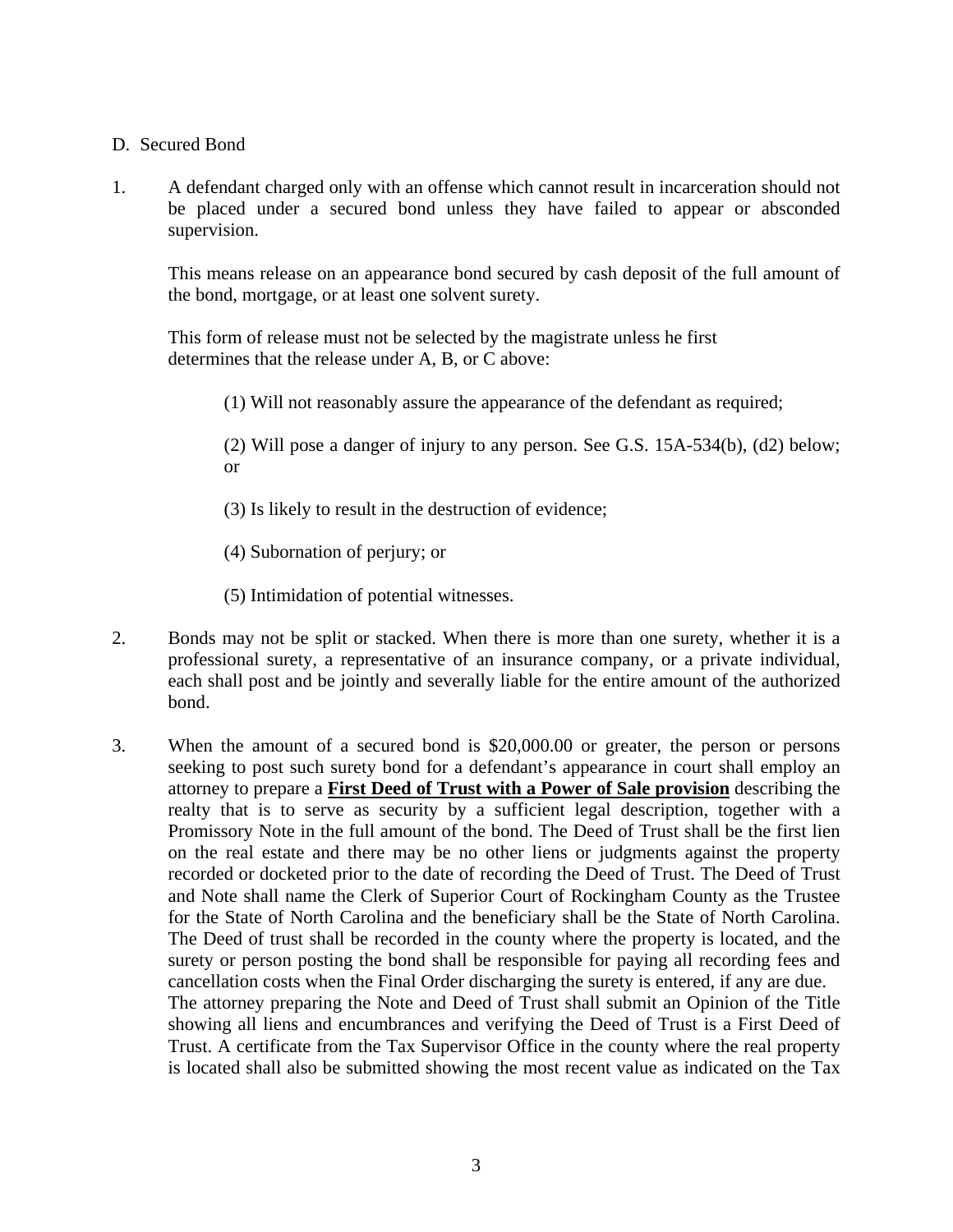Records. Form AOC-CR-201 shall be completed and said Note and Deed of Trust shall be attached to the form.

Nothing herein shall exclude or prevent any individual from posting a secured bond by means of cash in the full amount of the bond or utilizing a professional bail bondsman, or an insurance company authorized to execute appearance surety bonds in North Carolina. The purpose of this policy is to ensure that the State of North Carolina has a superior lien or encumbrance on the real property used as collateral or security in the event the defendant fails to appear as required and the bond is ordered forfeited.

# **IV. Factors to Consider for Pretrial Release**

- A. Pursuant to §15A-543(c), when determining which conditions of release to impose, the judicial official must, on the basis of available information, take into account the following before setting the terms of pretrial release:
	- (1) The nature and circumstances of the offense charged;
	- (2) The weight of the evidence against the defendant;
	- (3) The defendant's family ties, employment, financial resources, character, and mental condition;
	- (4) Whether the defendant is intoxicated to such a degree that he or she would be endangered by being released without supervision;
	- (5) The defendant's length of residence in the community;
	- (6) The defendant's record of convictions;
	- (7) The defendant's history of flight to avoid prosecution or failure to appear at court hearings; and
	- (8) Any other evidence relevant to the issue of pretrial release.

Consistent with §15A-543(c), the judicial official should also take into consideration any of the following circumstances regarding the defendant:

- (9) Protect public health/known communicable diseases;
- (10) Pending charges in court at the time of the alleged offense;
- (11) History of substance abuse;
- (12) Gang involvement;
- (13) Outstanding warrants, holds, or detainers; and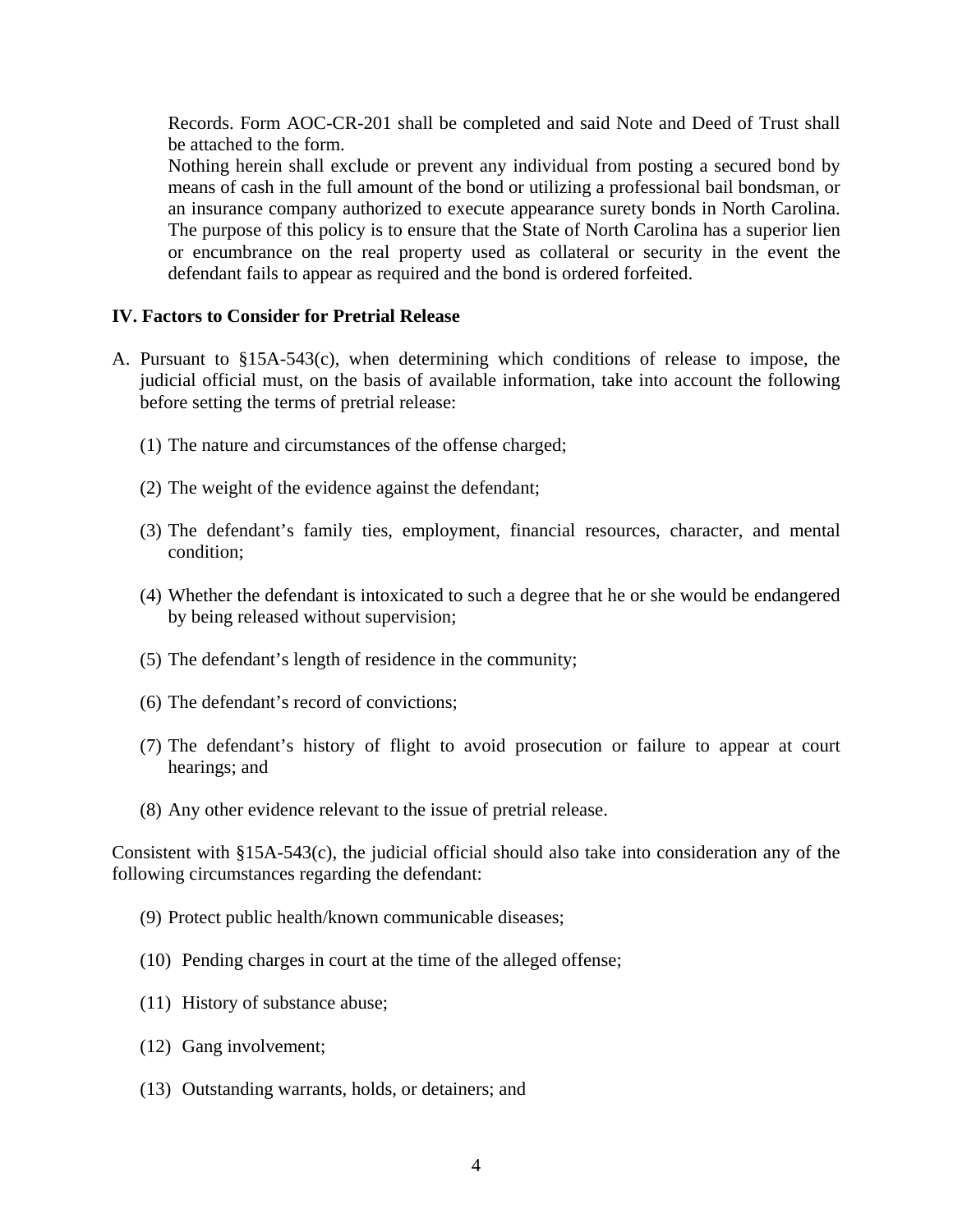- (14) Designation as a priority offender by law enforcement.
- B. Failure to Appear

When placing conditions of pretrial release on a defendant who has failed to appear on charges, the judicial official shall impose the conditions recommended on the order for arrest issued for that failure to appear. If no conditions are recommended in that order for arrest, the judicial official shall set a secured bond in the amount of at least double the amount of the most recent secured or unsecured bond on the charges. If no bond has yet been required on the charges, bond should be set at a minimum of \$500.

C. Other Statutes That Must Be Considered

When selecting the form of pretrial release, North Carolina General Statutes provide specific instructions and restrictions for certain types of crimes. Judicial officials should be aware of these statutes and follow them when applicable.

- (1) 15A-534.1: Crimes of Domestic Violence
- (2) 15A-534.2: Detention of Impaired Drivers
- (3) 15A-534.3: Detention for Communicable Diseases
- (4) 15A-534.4: Sex Offenses and Crimes of Violence Against Child Victims
- (5) 15A-534.5: Detention to Protect Public Health
- (6) 15A-534.6: Bail in Cases of Manufacture of Methamphetamine
- (7) 15A-533 (d): Drug Trafficking (see § IV, D infra)
- (8) 15A-533 (e): Street Gang Activity (see § IV, E infra)
- (9) Chapter 15A, Article 37: Uniform Criminal Extradition Act
- (10) 15A-534(d2): Where conditions of pretrial release being determined for a defendant who is charged with a felony offense and the defendant is currently on probation for a prior offense, the judicial official shall determine whether the defendant poses a danger to the public prior to imposing conditions of pretrial release and must record that determination in writing.
- (11) 15A-1345(b1): If the probationer is arrested for violation of any of the conditions of probation and (i) has a pending charge for a felony offense or (ii) has been convicted of an offense at any time that requires registration under Article 27A of Chapter 14 of the General Statutes or an offense that would have required registration but for the effective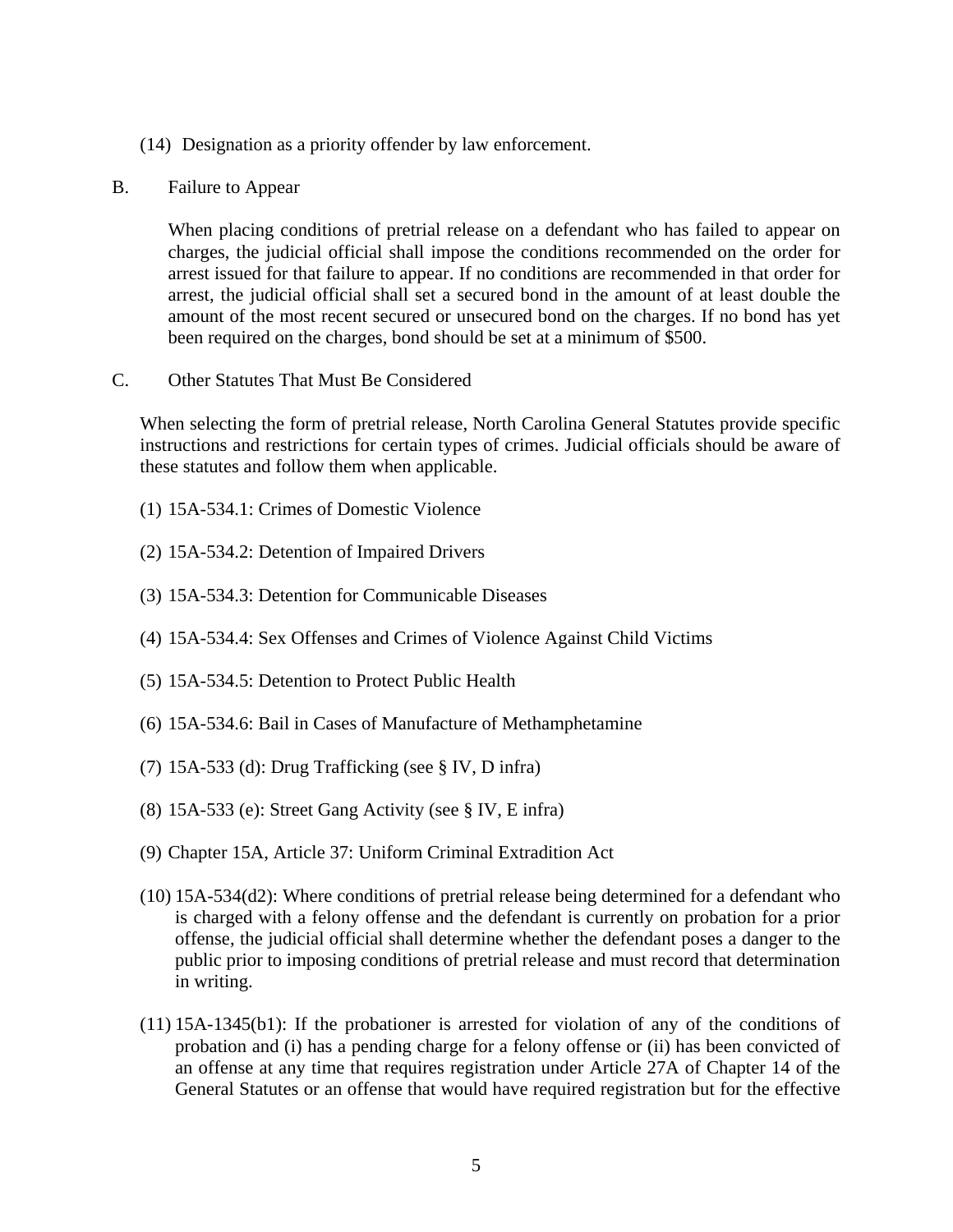# D. Imposing Other Restrictive Conditions

A judicial official imposing one of the four statutory forms of pretrial release may also place restrictions on the travel, associations, conduct, or place of abode of the defendant.

A defendant may be required to maintain periodic contact with Court designated persons as a condition of release (e.g. Pretrial staff). Requiring the defendant to produce identification as a condition of release may be appropriate in circumstances where there is a real question about the identity of the person arrested.

Requiring the defendant to produce identification as a condition of release should not be used if the defendant has been arrested on an outstanding process, as the arresting officer should have established the identity of the person arrested.

E. Drug Trafficking

If a judicial official finds the following:

There is reasonable cause to believe that a person has committed a drug trafficking offense; and

- (i) the drug trafficking offense was committed while the person was on pretrial release for another offense; and
- (ii) the person has been previously convicted of a Class A through E felony, or any drug trafficking offense, and not more than 5 years has passed since the conviction (or release from prison for the offense, whichever is later); then the person can ONLY be released by a district or superior court judge upon a finding that there is a reasonable assurance that the person will appear and release does not pose an unreasonable risk of harm to the community [G.S. 15A-533(d)].
- F. Gang Activity

When determining the form of pretrial release, verified gang activity is an appropriate factor to consider. However, in making this determination, judicial officials may only consider specific and verified incidents of gang activity. *Conclusory statements that the defendant is a known gang member or associates with known gang members are not sufficient for including this factor in a determination of pretrial release.* 

15A-533(e) provides that "[t]here shall be a rebuttable presumption that no condition of release will be reasonably assure the appearance of the person as required and the safety of the community if a judicial official finds the following: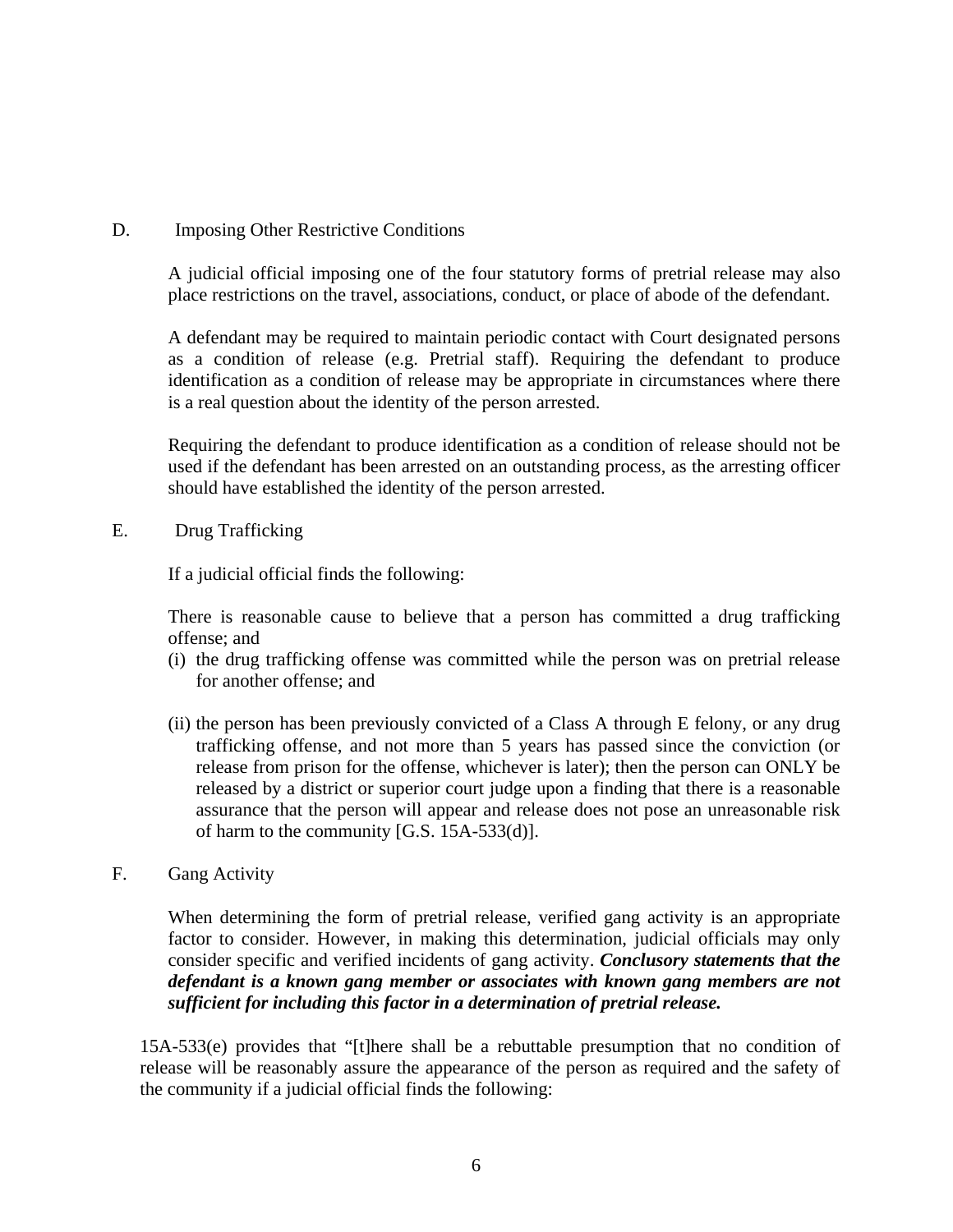- (1) There is a reasonable cause to believe that the person committed an offense for the benefit of, at the direction of, or in association with, any criminal street gang, as defined in G.S. 14-50.16;
- (2) the offense described in subdivision (1) of this subsection was committed while the person was on pretrial release for another offense; and
- (3) the person has been previously convicted of an offense described in G.S. 14-50.20, and not more than five years have elapsed since the date of conviction or the person's release for the offense, whichever is later." Persons who are considered for bond under the provision of subsection (D) (drug

trafficking) and (E) (gang activity) of this section may only be released by a district or superior court judge upon a finding that there is a reasonable assurance that the person will appear and release does not pose an unreasonable risk of harm to the community.

G. Magistrates

Magistrates may not determine whether or upon what conditions a defendant charged with a capital offense may be released before trial pursuant to G.S. 15A-533.

Magistrates may not determine whether or upon what conditions a defendant charged with domestic violence as defined by G.S. 15A-534.1(a) may be released before trial, unless a judge has not done so within 48 hours of the defendant's arrest (G.S. 15A-534.1). In this instance, a magistrate must make a determination as to imposition of pretrial release conditions.

If a magistrate is imposing conditions of release (1)-(3) [WPA, Custody Release, and Unsecured Bond] then no written findings need to be made pursuant to G.S. 15A-511. However, when magistrates impose a secured bond, they must record the reasons for doing so on the appropriate form. This form shall be securely attached to and accompany the original release order form setting forth conditions of pretrial release which is forwarded to the District Court. This form should not be modified in any form or fashion.

H. Pretrial Services

Pretrial Services shall make recommendations for release to the court and provide investigation, monitoring and supervision services for moderate and high risk defendants. Other defendants may be placed on pretrial supervision or monitoring only upon order by the court.

Pretrial Services shall interview all defendants held in custody prior to initial appearance. Pretrial Services shall conduct an investigation, assess risk using a research-based instrument, and make a recommendation to the court for supervision or monitoring. A pretrial report shall be provided to the court, prosecution and defense if applicable.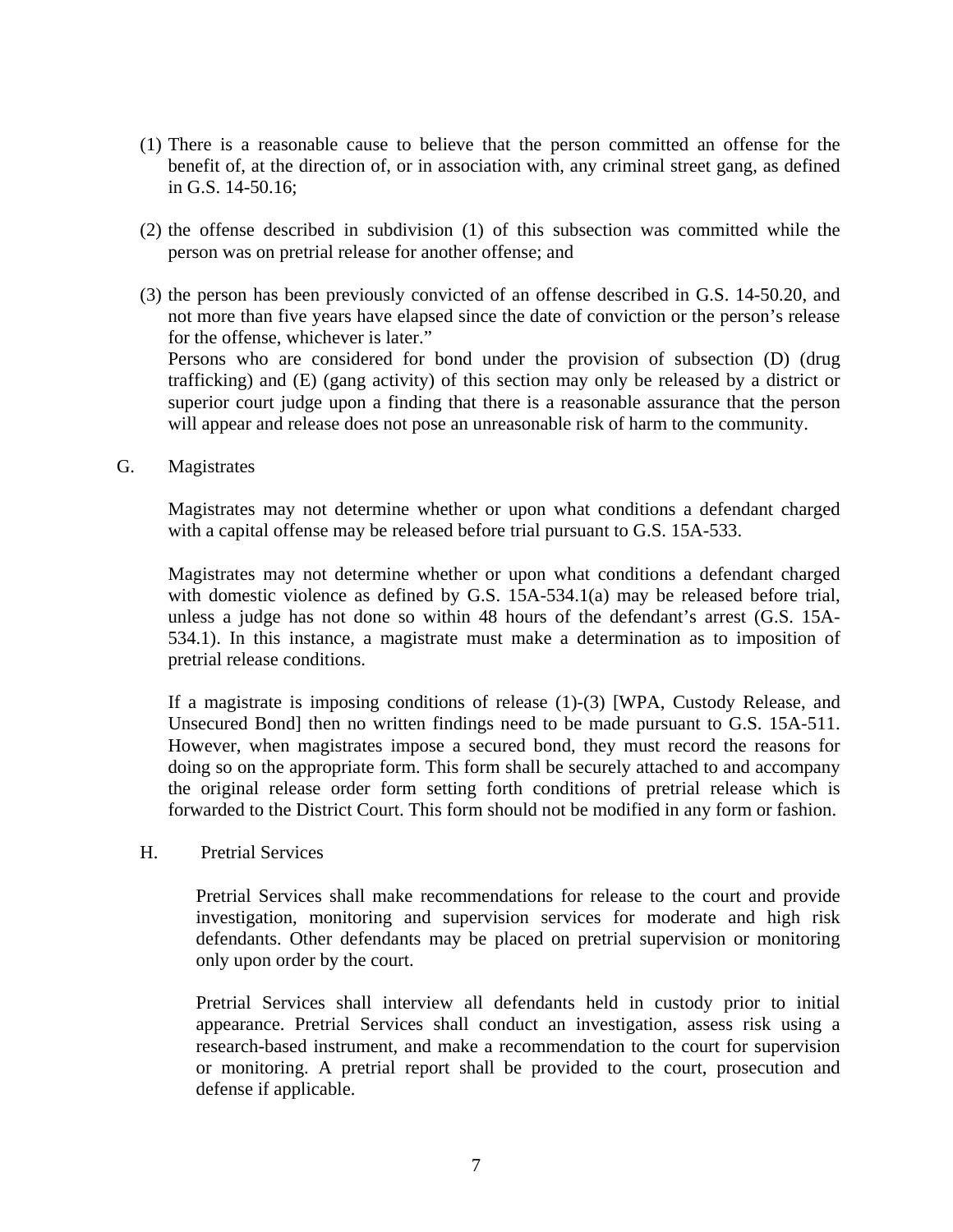Release Orders

a. G.S. 15A-534(5)(d) requires that the judicial official authorizing pretrial release on house arrest with electronic monitoring, must issue an appropriate order containing a statement of the conditions imposed, if any; inform the defendant in writing of the penalties applicable to violations of the conditions of his/her release; and advise him/her that his/her arrest will be ordered immediately upon any violation. The order of release must be filed with the clerk and a copy be given to the defendant.

# b. Order of release by Magistrate for pretrial supervision or monitoring

(1)The Magistrate shall provide notification to Pretrial Services when a defendant is ordered to pretrial supervision or monitoring.

(2)The Magistrate shall instruct the defendant to report to the Pretrial Services office within 72 hours of release from jail. A written notification with the address and phone number of the Pretrial Services office shall be provided to the defendant by the Magistrate.

c. Order of release by Judge for pretrial supervision or monitoring

(1) The clerk shall notify Pretrial Services and provide the program with a copy of the Order of Release.

(2) If ordering House Arrest with electronic monitoring or GPS monitoring, the Judge shall order the jail to detain the defendant until Pretrial Services makes contact with the defendant.

(3) If ordering any other type of pretrial supervision or monitoring, the Judge shall order the defendant to report to the Pretrial Services office the next business day following release from jail.

Appeal and/or Modifications of Pretrial Release Orders

a. Pursuant to G.S. 15A-538(a), a person who is detained or objects to the conditions required for his release which were imposed or allowed to stand by order of a district court judge may apply in writing to a superior court judge to modify the order.

b. Pursuant to G.S. 15A-539(a), a prosecutor may at any time apply to an appropriate district court judge or superior court judge for modification or revocation of an order of release under the Article.

c. When a modification of conditions of release is requested due to reasons related to the defendant's compliance or non-compliance with conditions of release and/or supervision, the requestor shall complete a *Modification of Conditions of Release form* and provide a copy to the court, Pretrial Services, the prosecution and the defense attorney. Consent shall be granted by affixing the signature of the appropriate party and returning the form to Pretrial Services within four (4)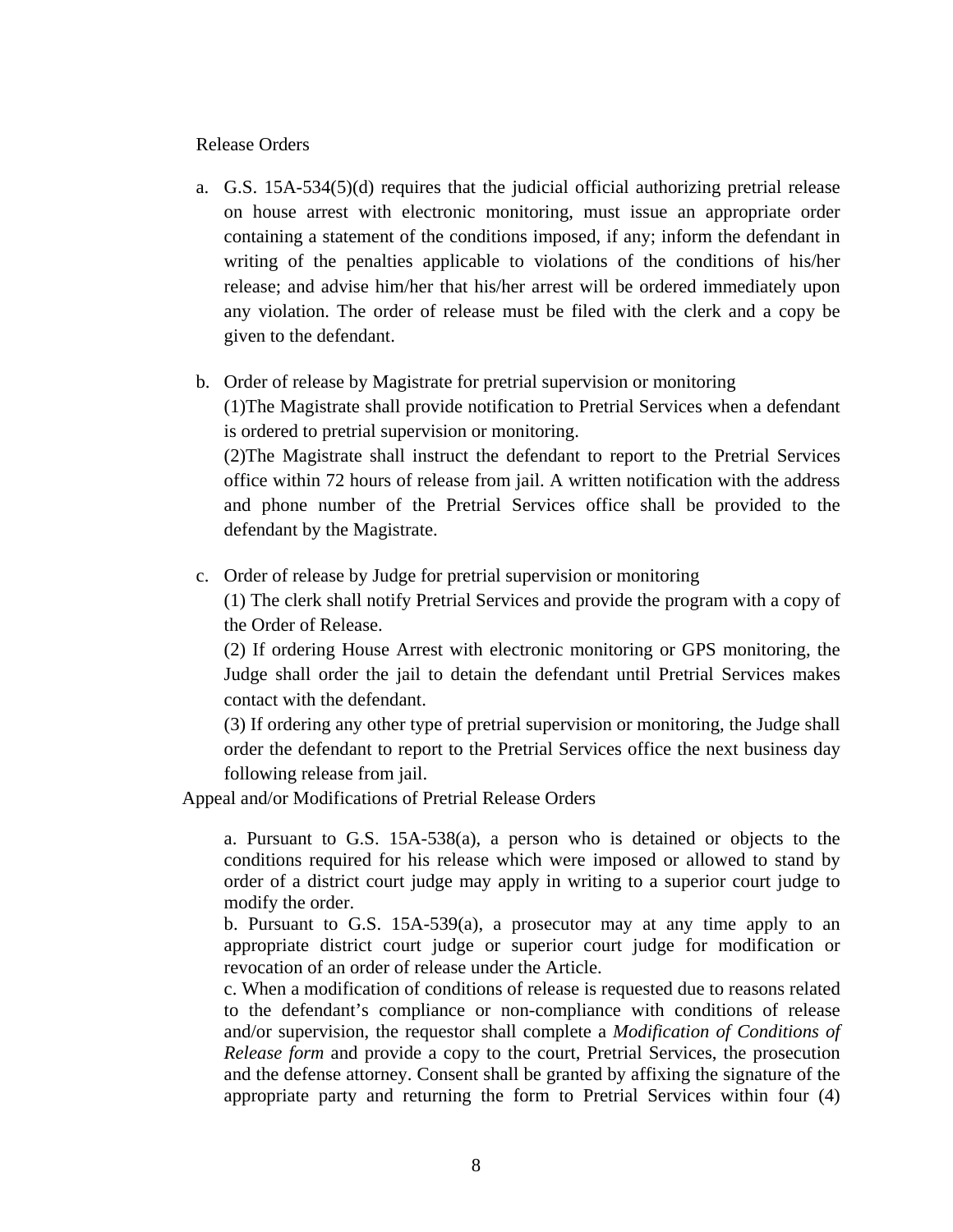business days. If consent from all parties is not received within four (4) business days the case will be forwarded to the District Attorney's Office to be calendared.

Violations of Conditions of Release and Non-Compliance with Pretrial Supervision

a. Pursuant to G.S. 15A-534(5)(d) an order for arrest will be ordered immediately upon any violation of the defendant's pretrial release. A violation shall be defined as a willful failure to appear or an arrest for alleged new criminal activity while on pretrial release.

b. Non-Compliance is defined as a technical infraction related to conditions of pretrial supervision. Pretrial Services shall have administrative discretion in addressing issues non-compliance.

# **17A Judicial District Release Guidelines\***

| <b>Risk Level</b> | <b>Release</b>         | Range | <b>Supervision</b> | <b>Conditions of</b> |
|-------------------|------------------------|-------|--------------------|----------------------|
|                   | Type                   |       |                    | <b>Release</b>       |
| Low $(0-3)$       | <b>Written Promise</b> | SC.   | None               | None                 |
| Moderate(4-6)     | <b>Written Promise</b> | \$0   | None               | None                 |
| $High(7-9)$       | Unsecured              | \$500 | Monitorina         | None                 |

### **Class 1, 2 and 3 Non-Violent Misdemeanor Only**

# **Class A1 & Violent Misdemeanors, Impaired Driving Charges & Non-Violent Felony**

| <b>Risk Level</b> | Release           | Range       | <b>Supervision</b> | <b>Conditions of</b> |
|-------------------|-------------------|-------------|--------------------|----------------------|
|                   | Type              |             |                    | Release              |
| Low $(0-3)$       | Unsecured         | \$500       | Monitoring         | None                 |
| Moderate(4-6)     | Unsecured         | \$1000      | Monitoring         | As Needed            |
| $High(7-9)$       | Unsecured/Secured | \$1000-5000 | Intermediate       | As Needed            |

# **Violent Felony & Drug Trafficking**

| <b>Risk Level</b> | <b>Release Type</b> | Range        | <b>Supervision</b>     | <b>Conditions of</b><br><b>Release</b> |
|-------------------|---------------------|--------------|------------------------|----------------------------------------|
| Low $(0-3)$       | Secured             | \$5000       | Intermediate           | As Needed                              |
| Moderate(4-6)     | Secured             | \$5000-25000 | Intermediate/Intensive | As Needed                              |
| $High(7-9)$       | Secured             | \$25000 & UP | Intensive              | As Needed                              |

# *\*These Guidelines are suggestions only and are based upon the Pretrial Risk Assessment Tool. Judicial discretion considering all factors shall be exercised.*

 These policies and recommended guidelines shall become effective for all matters arising on and after September 1, 2012 and shall supersede and replace any prior existing policies and guidelines in the 17A Judicial District.